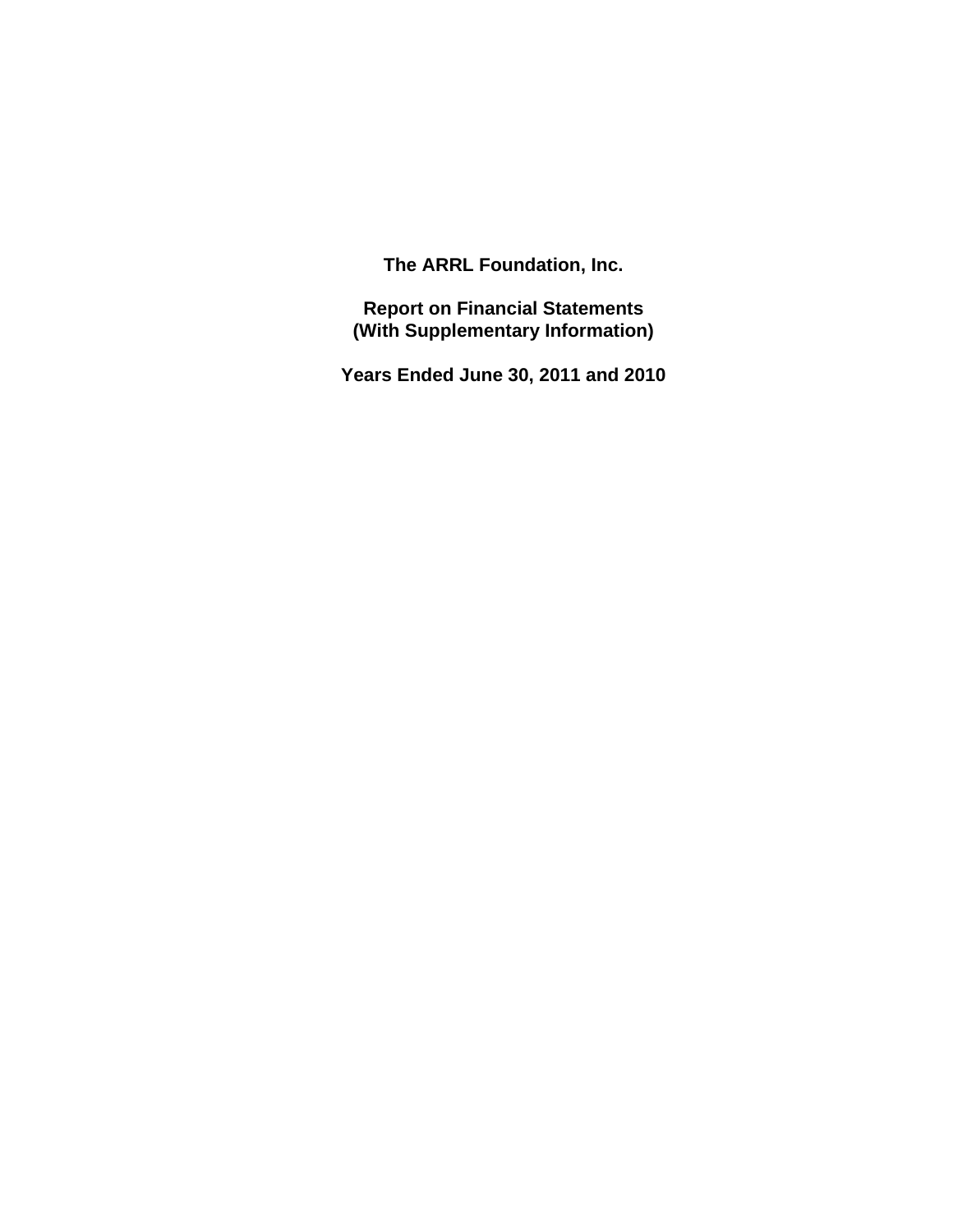# **Index**

|                                                                       | Page           |
|-----------------------------------------------------------------------|----------------|
| Report of Independent Public Accountants                              | $\overline{2}$ |
| <b>Statements of Financial Position</b><br>June 30, 2011 and 2010     | 3              |
| <b>Statements of Activities</b><br>Years Ended June 30, 2011 and 2010 | 4              |
| <b>Statements of Cash Flows</b><br>Years Ended June 30, 2011 and 2010 | 5              |
| <b>Notes to Financial Statements</b>                                  | $6 - 13$       |
| <b>Restricted Fund Summary</b><br>Year Ended June 30, 2011            | 14             |
| <b>Restricted Fund Summary</b><br>Year Ended June 30, 2010            | 15             |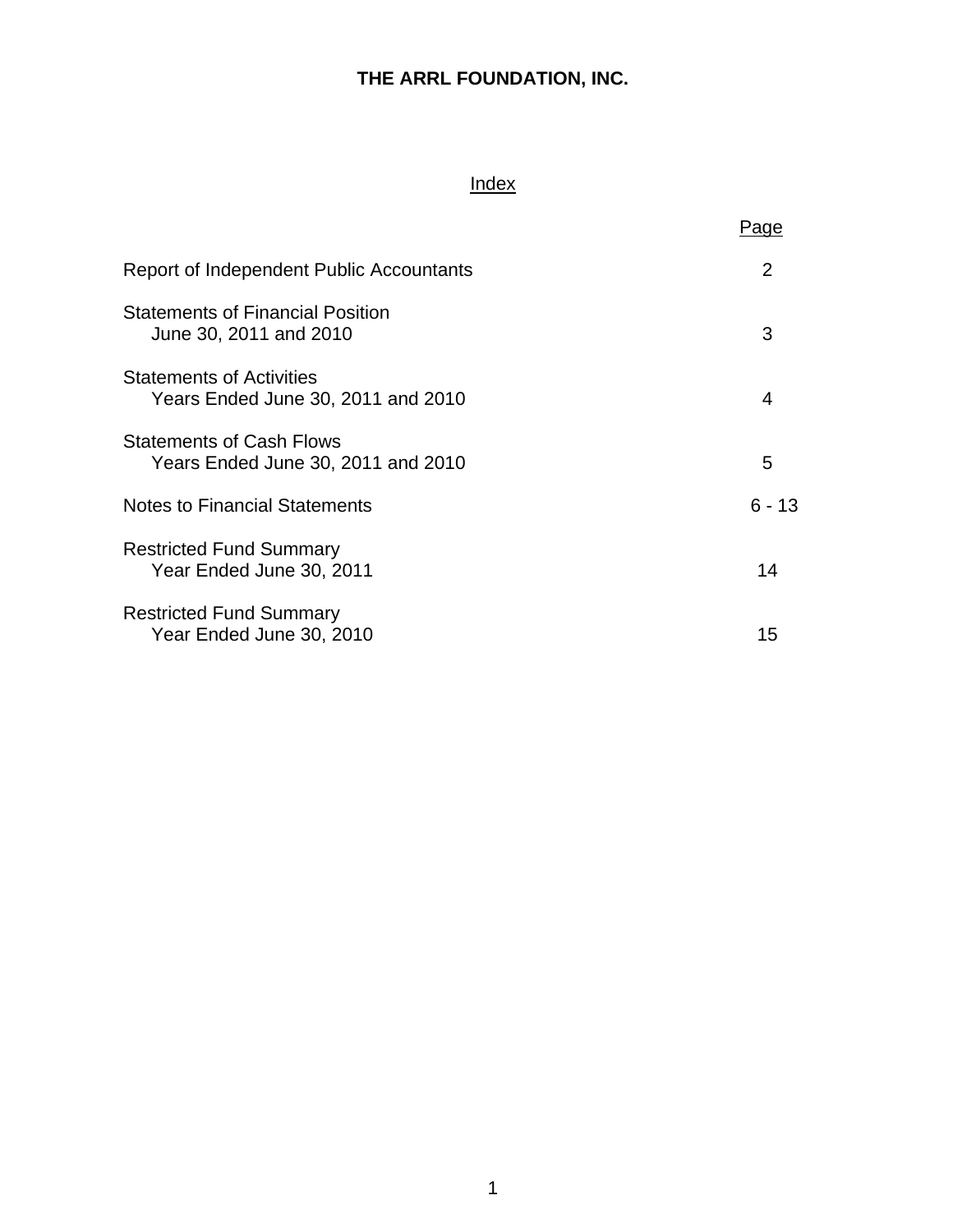

### **Report of Independent Public Accountants**

To the Board of Directors The ARRL Foundation, Inc.

We have audited the accompanying statements of financial position of The ARRL Foundation, Inc. (the "Foundation") as of June 30, 2011 and 2010, and the related statements of activities and cash flows for the years then ended. These financial statements are the responsibility of the Foundation's management. Our responsibility is to express an opinion on these financial statements based on our audits.

We conducted our audits in accordance with auditing standards generally accepted in the United States of America. Those standards require that we plan and perform the audit to obtain reasonable assurance about whether the financial statements are free of material misstatement. An audit includes examining, on a test basis, evidence supporting the amounts and disclosures in the financial statements. An audit also includes assessing the accounting principles used and significant estimates made by management, as well as evaluating the overall financial statement presentation. We believe that our audits provide a reasonable basis for our opinion.

In our opinion, the financial statements referred to above present fairly, in all material respects, the financial position of The ARRL Foundation, Inc. as of June 30, 2011 and 2010, and the changes in its net assets and cash flows for the years then ended, in conformity with accounting principles generally accepted in the United States of America.

Our audits were conducted for the purpose of forming an opinion on the basic financial statements taken as a whole. The accompanying information on pages 14 and 15 is presented for purposes of additional analysis and is not a required part of the basic financial statements. Such information has been subjected to the auditing procedures applied in the audits of the basic financial statements and, in our opinion, is fairly stated in all material respects in relation to the basic financial statements taken as a whole.

 $H(\mathcal{L}_{\mathcal{L}})$ 

Glastonbury, Connecticut February 6, 2012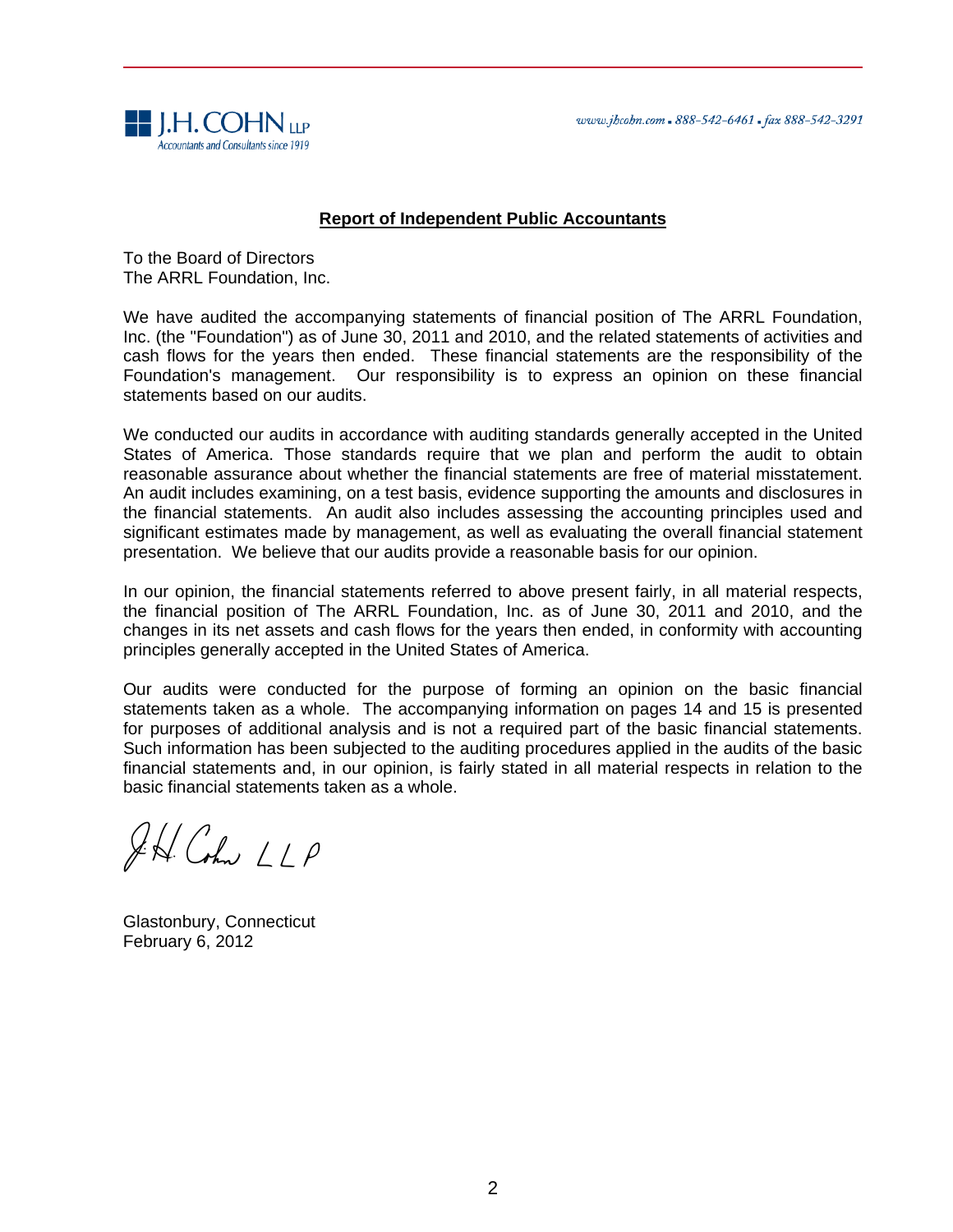# **STATEMENTS OF FINANCIAL POSITION JUNE 30, 2011 AND 2010**

# **ASSETS**

|                                                                                                     | 2011                                           | 2010                                          |
|-----------------------------------------------------------------------------------------------------|------------------------------------------------|-----------------------------------------------|
| Assets:<br>Cash and cash equivalents<br>Investments<br>Interest receivable                          | \$<br>96,629<br>2,930,907<br>17,400            | \$<br>239,090<br>2,601,608<br>15,838          |
| <b>Total assets</b>                                                                                 | 3,044,936                                      | 2,856,536                                     |
| <b>LIABILITIES AND NET ASSETS</b><br>Liabilities                                                    | \$                                             | \$                                            |
| Commitments                                                                                         |                                                |                                               |
| Net assets:<br>Unrestricted<br>Temporarily restricted<br>Permanently restricted<br>Total net assets | 116,832<br>1,406,336<br>1,521,768<br>3,044,936 | 48,689<br>1,286,079<br>1,521,768<br>2,856,536 |
| Total liabilities and net assets                                                                    | 3,044,936                                      | 2,856,536                                     |

See Notes to Financial Statements.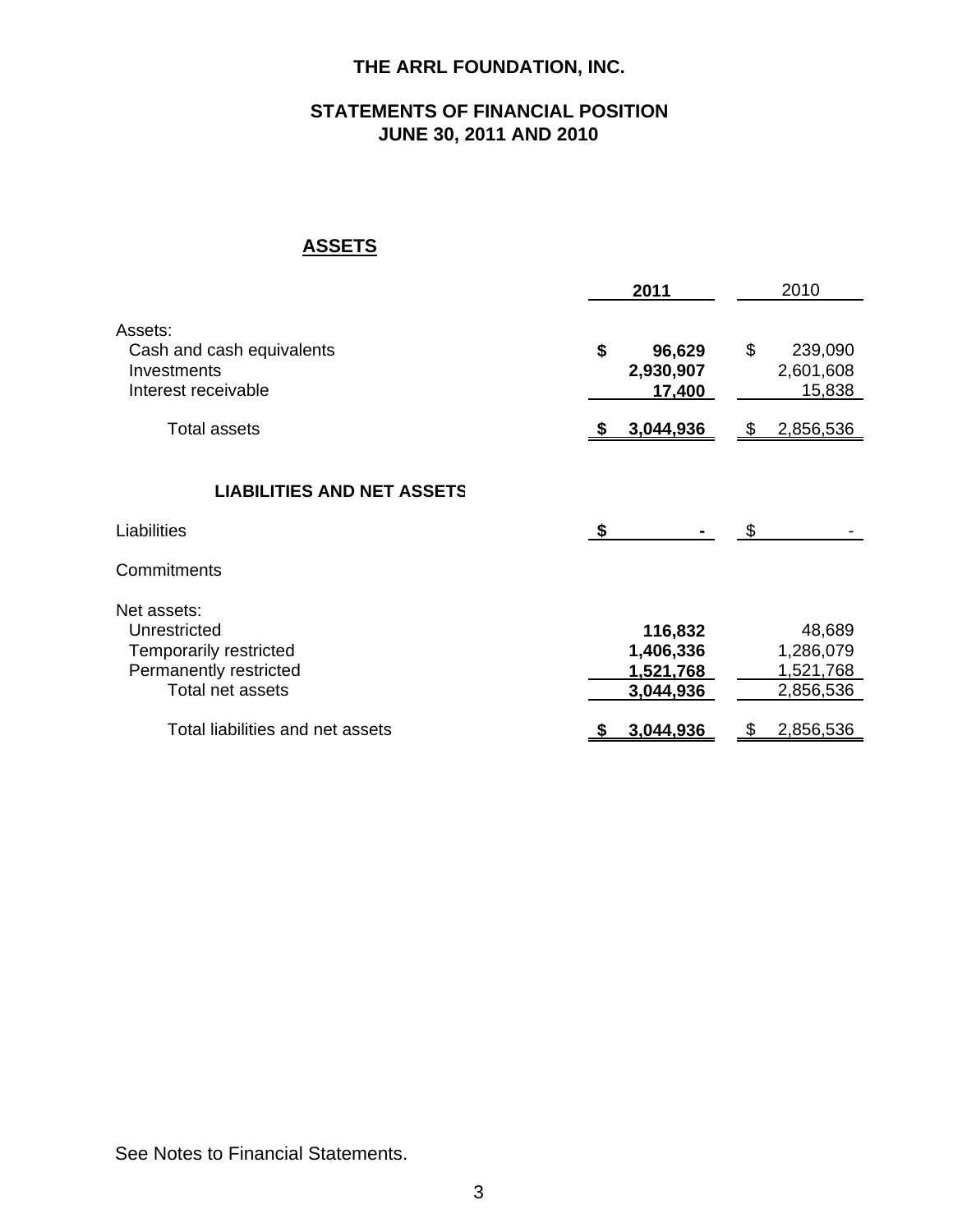# **STATEMENTS OF ACTIVITIESYEARS ENDED JUNE 30, 2011 AND 2010**

|                                                                                                                             | 2011                |                                       |   |                                         |    |                                  |  | 2010                                  |  |                                       |     |                                           |    |                           |      |                                       |
|-----------------------------------------------------------------------------------------------------------------------------|---------------------|---------------------------------------|---|-----------------------------------------|----|----------------------------------|--|---------------------------------------|--|---------------------------------------|-----|-------------------------------------------|----|---------------------------|------|---------------------------------------|
|                                                                                                                             | <b>Unrestricted</b> |                                       |   | Temporarily<br><b>Restricted</b>        |    | Permanently<br><b>Restricted</b> |  | Total                                 |  | Unrestricted                          |     | Temporarily<br>Restricted                 |    | Permanently<br>Restricted |      | Total                                 |
| Public support and other revenue:<br>Contributions<br>Interest and dividend income<br>Net assets released from restrictions |                     | 15,147<br>4,869<br>187,718<br>207,734 | ж | 26,494<br>162,850<br>(187,718)<br>1,626 | -5 | ۰.                               |  | 41,641<br>167,719<br>209,360          |  | 13,421<br>4,831<br>151,871<br>170,123 | \$. | 33,737<br>139,105<br>(151, 871)<br>20,971 | \$ | 261,353<br>261,353        | - \$ | 308,511<br>143,936<br>452,447         |
| Expenditures:<br>Scholarships<br>Grants<br>Administrative                                                                   |                     | 173,786<br>7,323<br>29,463<br>210,572 |   |                                         |    |                                  |  | 173,786<br>7,323<br>29,463<br>210,572 |  | 124,204<br>7,684<br>23,951<br>155,839 |     |                                           |    |                           |      | 124,204<br>7,684<br>23,951<br>155,839 |
| (Deficiency) excess of public support and<br>other revenue over expenditures                                                |                     | (2,838)                               |   | 1,626                                   |    |                                  |  | (1, 212)                              |  | 14,284                                |     | 20,971                                    |    | 261,353                   |      | 296,608                               |
| Realized and unrealized<br>gain on investments                                                                              |                     | 76,981                                |   | 112,631                                 |    |                                  |  | 189,612                               |  | 79,911                                |     | 124,691                                   |    |                           |      | 204,602                               |
| Change in net assets before other changes                                                                                   |                     | 74,143                                |   | 114,257                                 |    |                                  |  | 188,400                               |  | 94,195                                |     | 145,662                                   |    | 261,353                   |      | 501,210                               |
| Other changes:<br>Reclassification due to changes in donor intent<br>Total other changes                                    |                     | (6,000)<br>(6,000)                    |   | 6,000<br>6,000                          |    |                                  |  |                                       |  |                                       |     |                                           |    |                           |      |                                       |
| Change in net assets                                                                                                        |                     | 68,143                                |   | 120,257                                 |    |                                  |  | 188,400                               |  | 94,195                                |     | 145,662                                   |    | 261,353                   |      | 501,210                               |
| Net assets (deficit), beginning of year                                                                                     |                     | 48,689                                |   | 1,286,079                               |    | 1,521,768                        |  | 2,856,536                             |  | (45, 506)                             |     | 1,140,417                                 |    | 1,260,415                 |      | 2,355,326                             |
| Net assets, end of year                                                                                                     |                     | 116,832                               |   | 1,406,336                               |    | 1,521,768                        |  | 3,044,936                             |  | 48,689                                |     | 1,286,079                                 |    | 1,521,768                 |      | 2,856,536                             |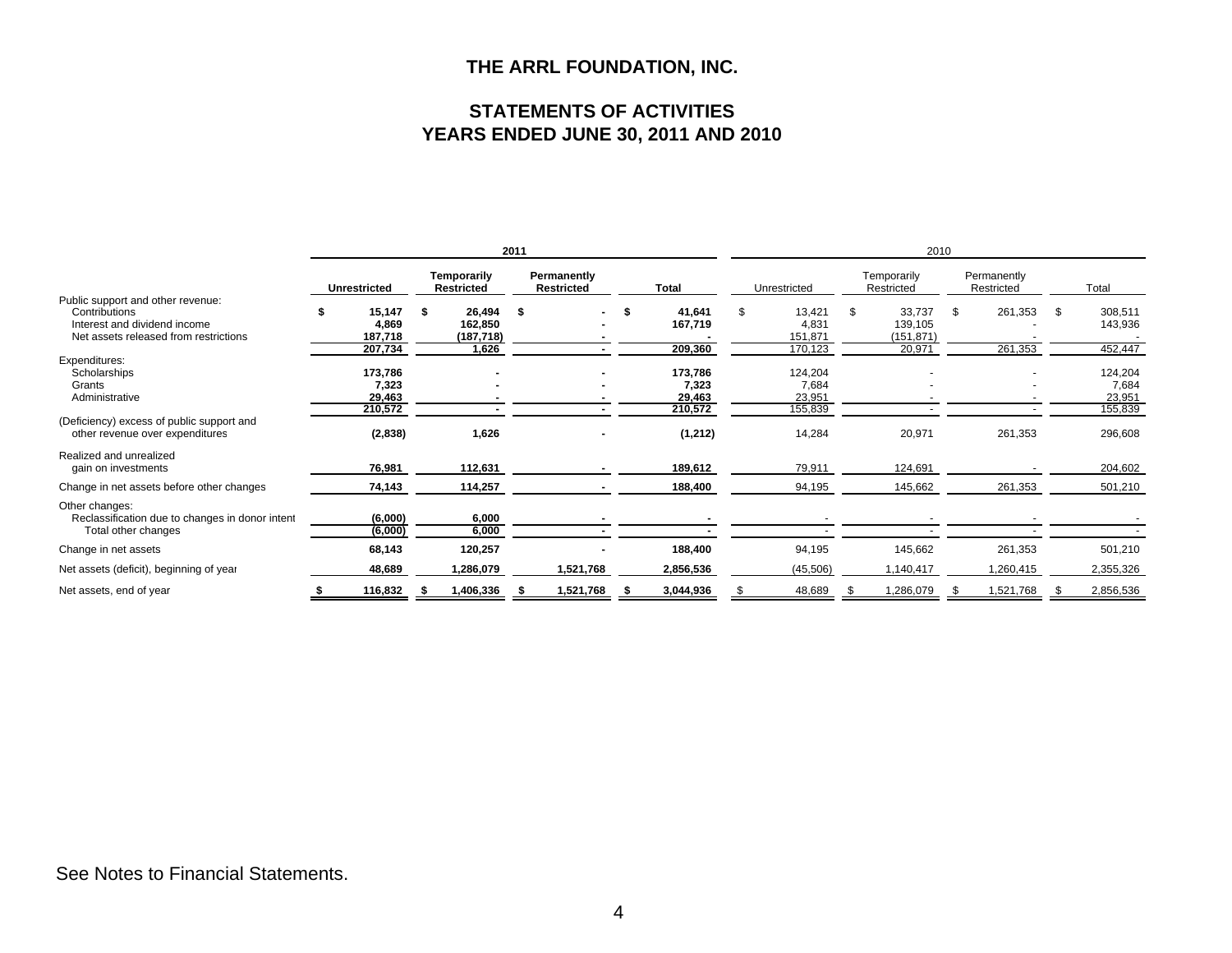# **STATEMENTS OF CASH FLOWS YEARS ENDED JUNE 30, 2011 AND 2010**

|                                                                                                                                                           |   | 2011                               |    | 2010                              |
|-----------------------------------------------------------------------------------------------------------------------------------------------------------|---|------------------------------------|----|-----------------------------------|
| Operating activities:<br>Change in net assets<br>Adjustments to reconcile change in net assets<br>to net cash (used in) provided by operating activities: | S | 188,400                            | \$ | 501,210                           |
| Receipts to establish or increase permanent endowment<br>Unrealized gain on investments                                                                   |   | (187, 792)                         |    | (261, 353)<br>(225, 536)          |
| Realized (gain) loss on investments<br>Change in operating asset:                                                                                         |   | (1,820)                            |    | 20,934                            |
| Interest receivable                                                                                                                                       |   | (1, 562)                           |    | 1,582                             |
| Net cash (used in) provided by operating activities                                                                                                       |   | (2,774)                            |    | 36,837                            |
| Investing activities:<br>Proceeds from sales of investments<br>Purchases of investments<br>Net cash used in investing activities                          |   | 637,820<br>(777,507)<br>(139, 687) |    | 268,924<br>(461,025)<br>(192,101) |
| Financing activities:<br>Receipts to establish or increase permanent endowment                                                                            |   |                                    |    | 261,353                           |
| Net (decrease) increase in cash and cash equivalents                                                                                                      |   | (142, 461)                         |    | 106,089                           |
| Cash and cash equivalents, beginning of year                                                                                                              |   | 239,090                            |    | 133,001                           |
| Cash and cash equivalents, end of year                                                                                                                    |   | 96,629                             | Ψ  | 239,090                           |

See Notes to Financial Statements.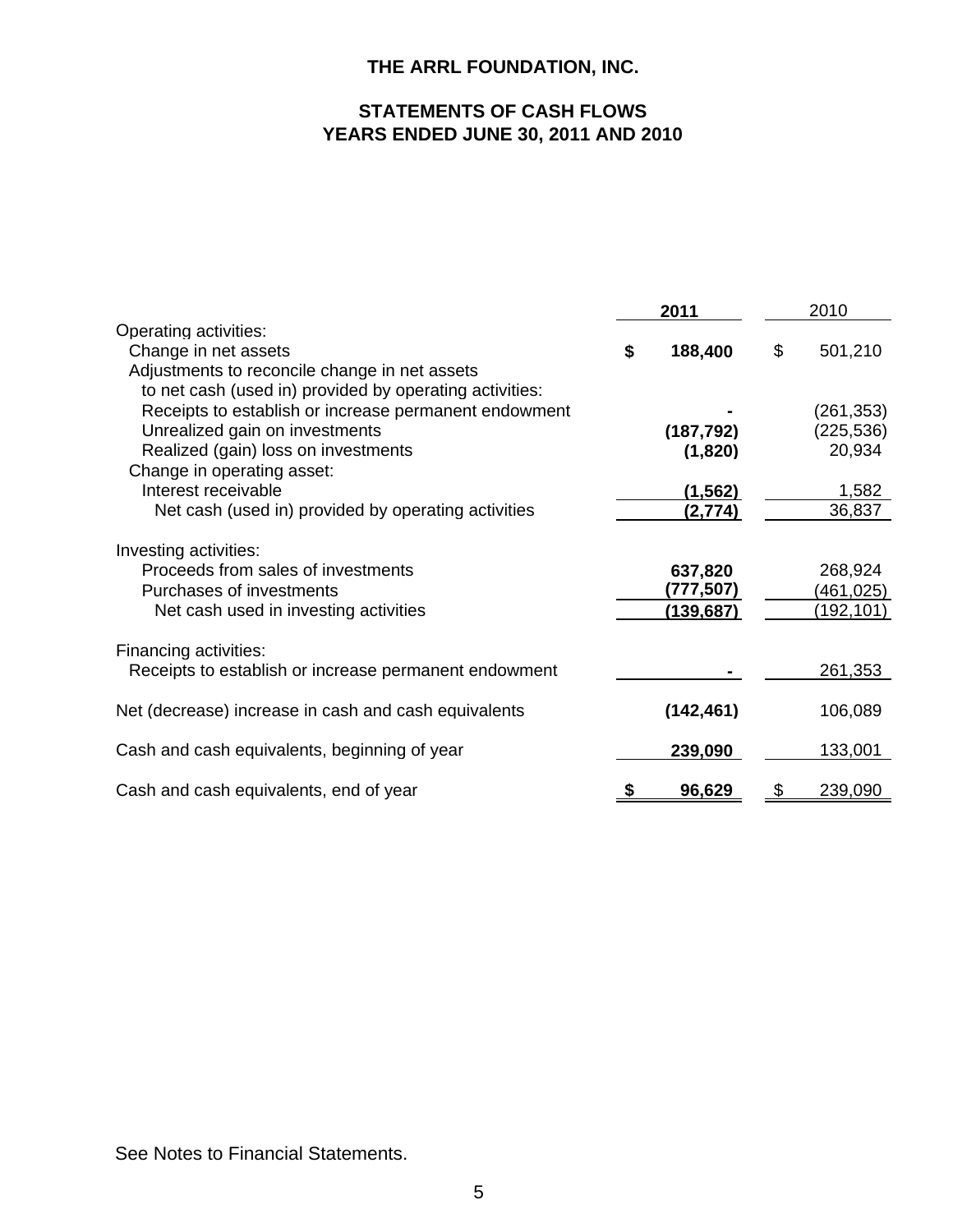### **NOTES TO FINANCIAL STATEMENTS**

# **Note 1 - Organization and summary of significant accounting policies:**

### **Organization:**

The ARRL Foundation, Inc. (the "Foundation") was incorporated as a not-for-profit corporation in September 1973 to administer programs to support the Amateur Radio community. The Foundation awards scholarships for higher education and awards grants to individuals throughout the United States for the development of Amateur satellite and other innovative programs related to the mission of The America Radio Relay League, Inc. ("ARRL").

### **Basis of presentation:**

The accompanying financial statements have been prepared on the accrual basis of accounting in accordance with accounting principles generally accepted in the United States of America. The financial statements report information regarding its financial position and activities according to three classes of net assets: unrestricted, temporarily restricted and permanently restricted. They are described as follows:

Unrestricted - Net assets that are not subject to explicit donor-imposed stipulations. Unrestricted net assets may be designated for specific purposes by action of the Board of Directors.

Temporarily Restricted - Net assets whose use by the Foundation is subject to either explicit donor-imposed stipulations, or to those imposed by operation of law, that can be fulfilled by actions of the Foundation or that expire by the passage of time.

Permanently Restricted - Net assets subject to explicit donor-imposed stipulations, or to those imposed by operation of law, that they be maintained permanently by the Foundation and stipulate the use of income and/or appreciation as temporarily restricted based on donor-imposed stipulations or by operation of law.

### **Tax exempt status:**

The Foundation is exempt under Section 501(c)(3) of the Internal Revenue Code (the "IRC") and is exempt from private foundation status under IRC Section 509(a)(3) and as such is not subject to Federal or state income taxes.

The Foundation has no unrecognized tax benefits at June 30, 2011 and 2010. The Foundation's U.S. Federal information returns prior to calendar year 2008 are closed and management continually evaluates expiring statutes of limitations, audits, proposed settlements, changes in tax law and new authoritative rulings.

If the Foundation had unrelated business income taxes, it would recognize interest and penalties associated with any tax matters as part of the income tax provision and include accrued interest and penalties with the related tax liability in the statements of financial position.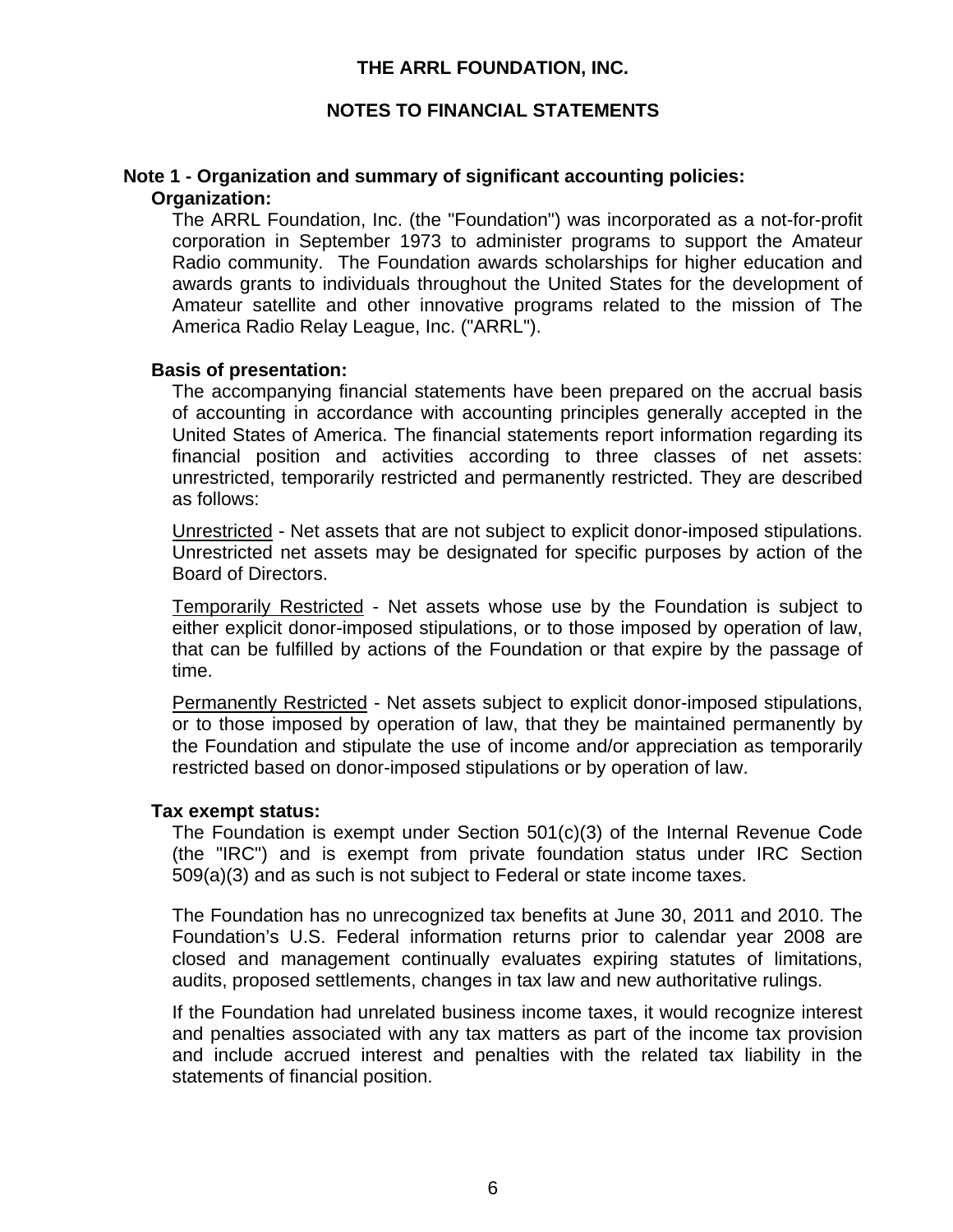### **Note 1 - Organization and summary of significant accounting policies (continued): Cash and cash equivalents:**

Cash and cash equivalents include all cash balances and highly liquid short-term instruments with an original maturity of three months or less when acquired. Cash equivalents were \$96,629 and \$239,090 as of June 30, 2011 and 2010, respectively.

### **Investments:**

The Foundation reports investments at fair value (see Note 4) and reflects any gain or loss in the statements of activities. Investment income and gains and losses are considered unrestricted unless temporarily restricted by donor stipulation or by operation of law.

# **Contributions:**

Contributions received are recorded as unrestricted, temporarily restricted or permanently restricted support depending on the existence and/or nature of any donor restrictions. Support that is restricted by the donor is reported as an increase in unrestricted net assets if the restrictions expire in the reporting period in which the support is recognized. All other donor-restricted support is reported as an increase in temporarily or permanently restricted net assets depending on the nature of the restriction. When a restriction expires (that is, when a stipulated time restriction ends or purpose restriction is accomplished), temporarily restricted net assets are reclassified to unrestricted net assets and reported in the statements of activities as net assets released from restrictions.

### **Endowment and spending policy:**

The Foundation has adopted investment and spending policies for endowment assets that attempt to provide a predictable stream of funding to programs supported by its endowment while seeking to maintain the purchasing power of the endowment assets. Endowment assets include those assets of donor-restricted funds that the Foundation must hold in perpetuity as well as board-designated funds. Under this policy, as approved by the Board of Directors, the endowment assets are invested in accordance with sound investment practices that emphasize long-term investment fundamentals. It is recognized that short-term market fluctuations may cause variations in account performance.

To satisfy its long-term rate of return objectives, the Foundation relies on a total return strategy in which investment returns are achieved through both capital appreciation (realized and unrealized) and current yield (interest and dividends). The Foundation targets a diversified asset allocation that places a greater emphasis on equity-based investments to achieve its long-term return objectives within prudent risk constraints.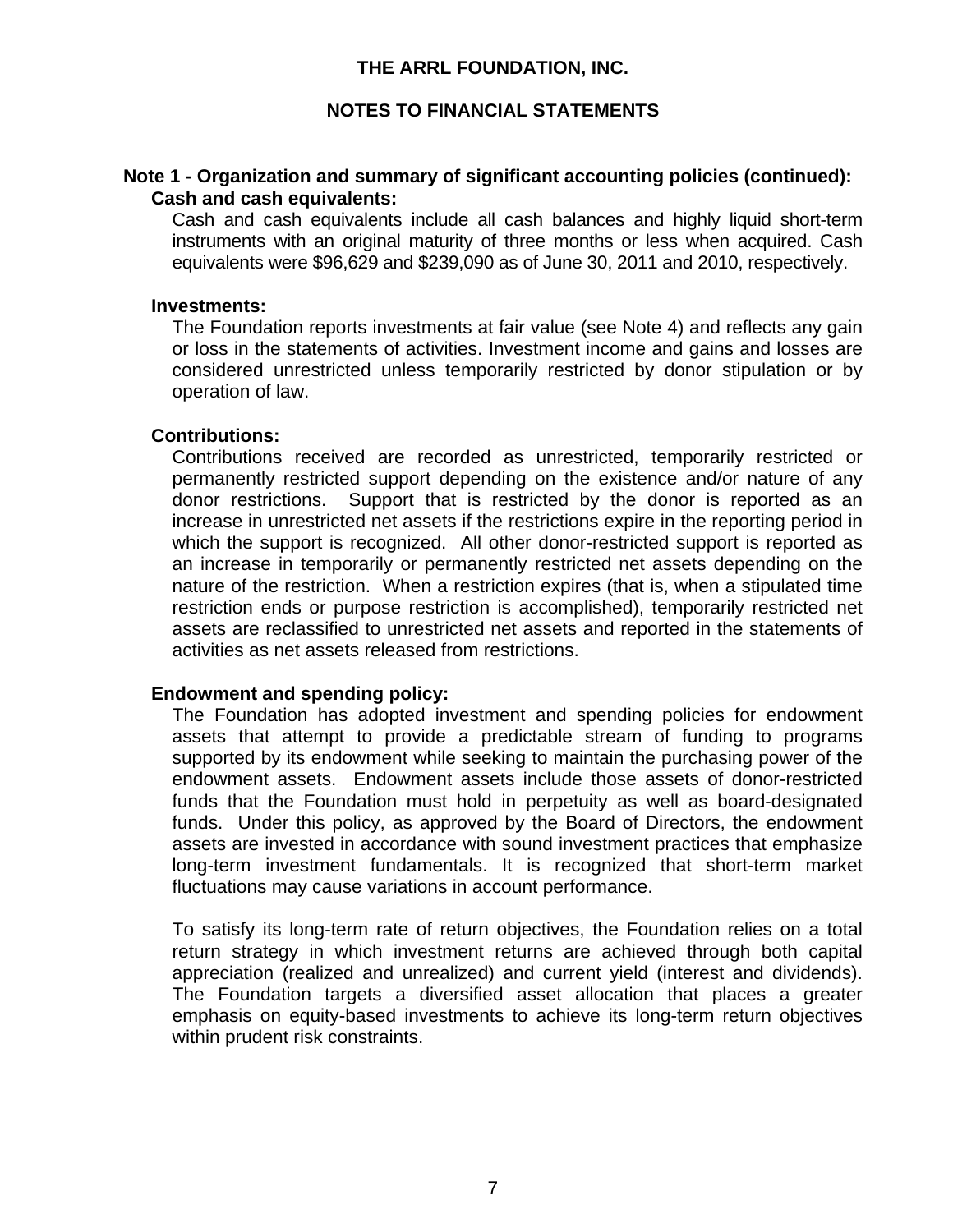### **NOTES TO FINANCIAL STATEMENTS**

### **Note 1 - Organization and summary of significant accounting policies (concluded): Endowment and spending policy (concluded):**

The Foundation has a policy of appropriating funds for distribution based on an annual review of investment results, available net assets and scholarship requests. The Board of Directors then votes on an annual basis to award funds to individuals or organizations that meet certain criteria. In establishing this policy, the Foundation considered the long-term expected return on its endowment. Accordingly, over the long-term, the Foundation expects the current spending policy to allow its endowment to grow at 4%. This is consistent with the Foundation's objective to maintain the purchasing power of the endowment assets held in perpetuity or for a specified term as well as to provide additional real growth through new gifts and investment return.

### **Use of estimates:**

The preparation of the Foundation's financial statements in conformity with accounting principles generally accepted in the United States of America requires management to make estimates and assumptions that affect certain reported amounts and disclosures. Accordingly, actual results could differ from those estimates.

### **Functional expenses:**

The cost of providing various program and supporting services has been summarized on a functional basis in the statements of activities. Accordingly, certain costs have been allocated among the programs and supporting services benefited.

### **Subsequent events:**

The Foundation has evaluated events and transactions for potential recognition or disclosure through February 6, 2012 which is the date the financial statements were available to be issued.

### **Note 2 - Concentrations:**

### **Credit risk:**

Financial instruments which potentially subject the Foundation to concentrations of credit risk consist primarily of cash and cash equivalents. The Foundation maintains its cash and cash equivalents with high-credit quality financial institutions. At times, such amounts may exceed Federally insured limits.

### **Market value risk:**

The Foundation invests in various debt and equity securities. These investment securities are exposed to interest rate, market, credit and other risks depending on the nature of the specific investment. Accordingly, it is at least reasonably possible that these factors will result in changes in the value of the Foundation's investments which could materially affect amounts reported in the financial statements.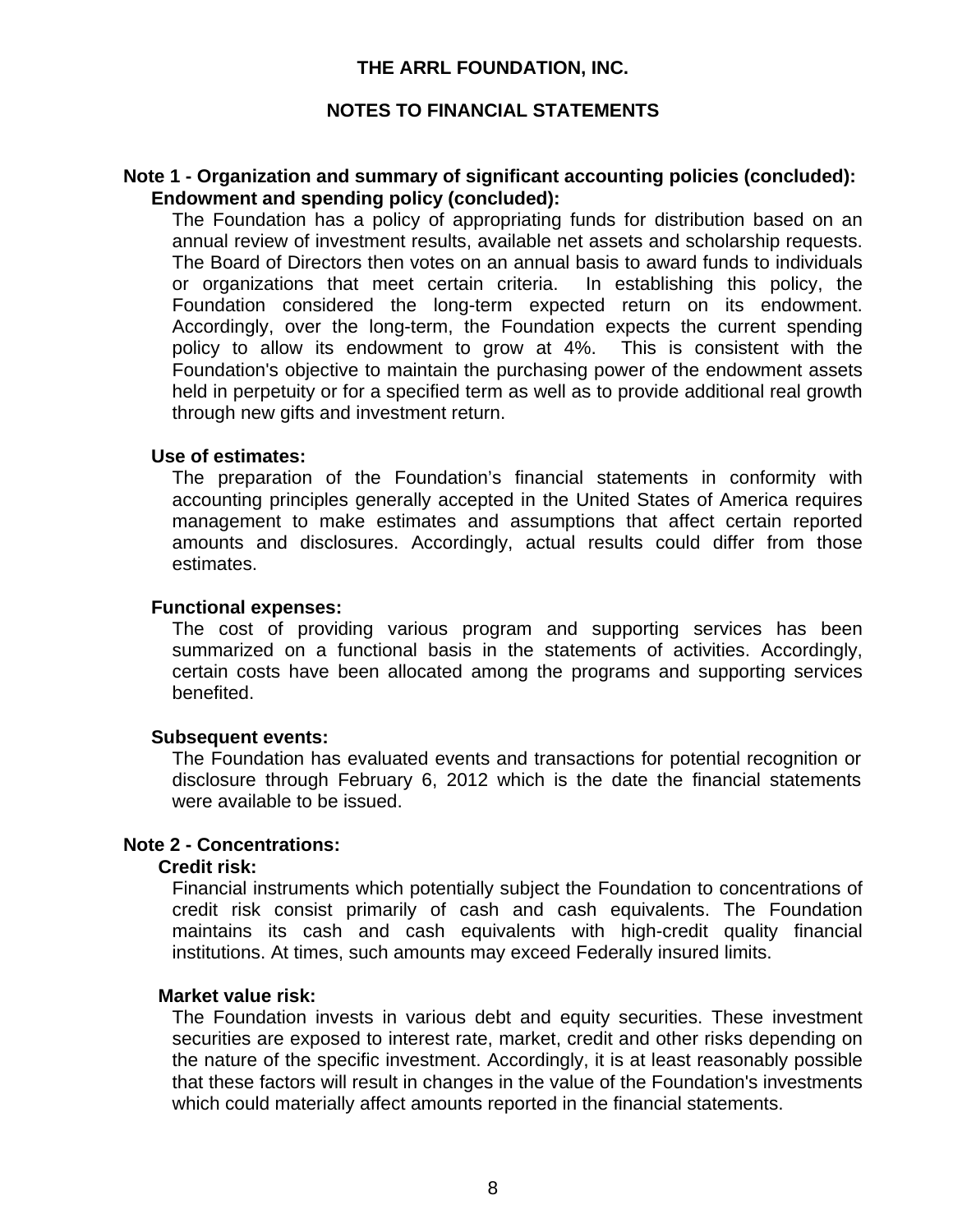### **NOTES TO FINANCIAL STATEMENTS**

### **Note 3 - Investments:**

The following summarizes the relationship between fair value and cost as presented in the financial statements as of June 30:

|                                     |                   | 2011           |                   |                   | 2010            |              |
|-------------------------------------|-------------------|----------------|-------------------|-------------------|-----------------|--------------|
|                                     |                   |                | <b>Unrealized</b> |                   |                 | Unrealized   |
|                                     | <b>Fair Value</b> | Cost           | Gain (Loss)       | <b>Fair Value</b> | Cost            | Gain (Loss)  |
| Domestic corporate bonds            | 1,004,785<br>S.   | 995,337<br>S   | 9.448<br>S.       | 1.146.003<br>\$   | 1,122,046<br>S  | 23,957<br>\$ |
| Domestic preferred stocks           | 812,788           | 832,380        | (19, 592)         | 658,001           | 703.472         | (45, 471)    |
| Domestic common stocks              | 713,186           | 591,686        | 121.500           | 486,537           | 482.539         | 3,998        |
| Foreign preferred stocks            | 235,286           | 250,000        | (14, 714)         | 199,391           | 275.000         | (75, 609)    |
| Other                               | 113,290           | 95.467         | 17.823            | 59,235            | 40.306          | 18,929       |
| U.S. Treasury bonds                 | 51,572            | 38,380         | 13,192            | 52.441            | 38,380          | 14,061       |
| Totals, end of year                 | 2,930,907         | 2,803,250      | 127,657           | 2,601,608<br>\$   | 2,661,743<br>S  | (60, 135)    |
| Totals, beginning of year           | 2,601,608<br>S.   | 2,661,743<br>S | (60, 135)         | 2,204,905<br>\$   | 2,490,576<br>\$ | (285,671)    |
| Net unrealized gain for<br>the year |                   |                | 187,792           |                   |                 | 225,536      |

The following schedule summarizes the investment return in the statements of activities:

|                                       | 2011    |   | 2010    |
|---------------------------------------|---------|---|---------|
| Interest and dividend income          | 167.719 |   | 143.936 |
| Net realized and unrealized gain      | 189.612 |   | 204.602 |
| Investment advisory fees (see Note 9) | (7.261) |   | (6,039) |
|                                       | 350,070 | S | 342.499 |

### **Note 4 - Fair value measurements:**

The Foundation values its financial assets and liabilities based on the price that would be received to sell an asset or paid to transfer a liability in an orderly transaction between market participants at the measurement date. In order to increase consistency and comparability in fair value measurements, a fair value hierarchy was established that prioritizes observable and unobservable inputs used to measure fair value into three broad levels, which are described below:

- Level 1: Quoted prices (unadjusted) in active markets that are accessible at the measurement date for identical assets or liabilities. The fair value hierarchy gives the highest priority to Level 1 inputs.
- Level 2: Observable inputs other than Level 1 prices such as quoted prices for similar assets or liabilities; quoted prices in inactive markets or model-derived valuations in which all significant inputs are observable or can be derived principally from or corroborated with observable market data.
- Level 3: Unobservable inputs are used when little or no market data is available. The fair value hierarchy gives the lowest priority to Level 3 inputs.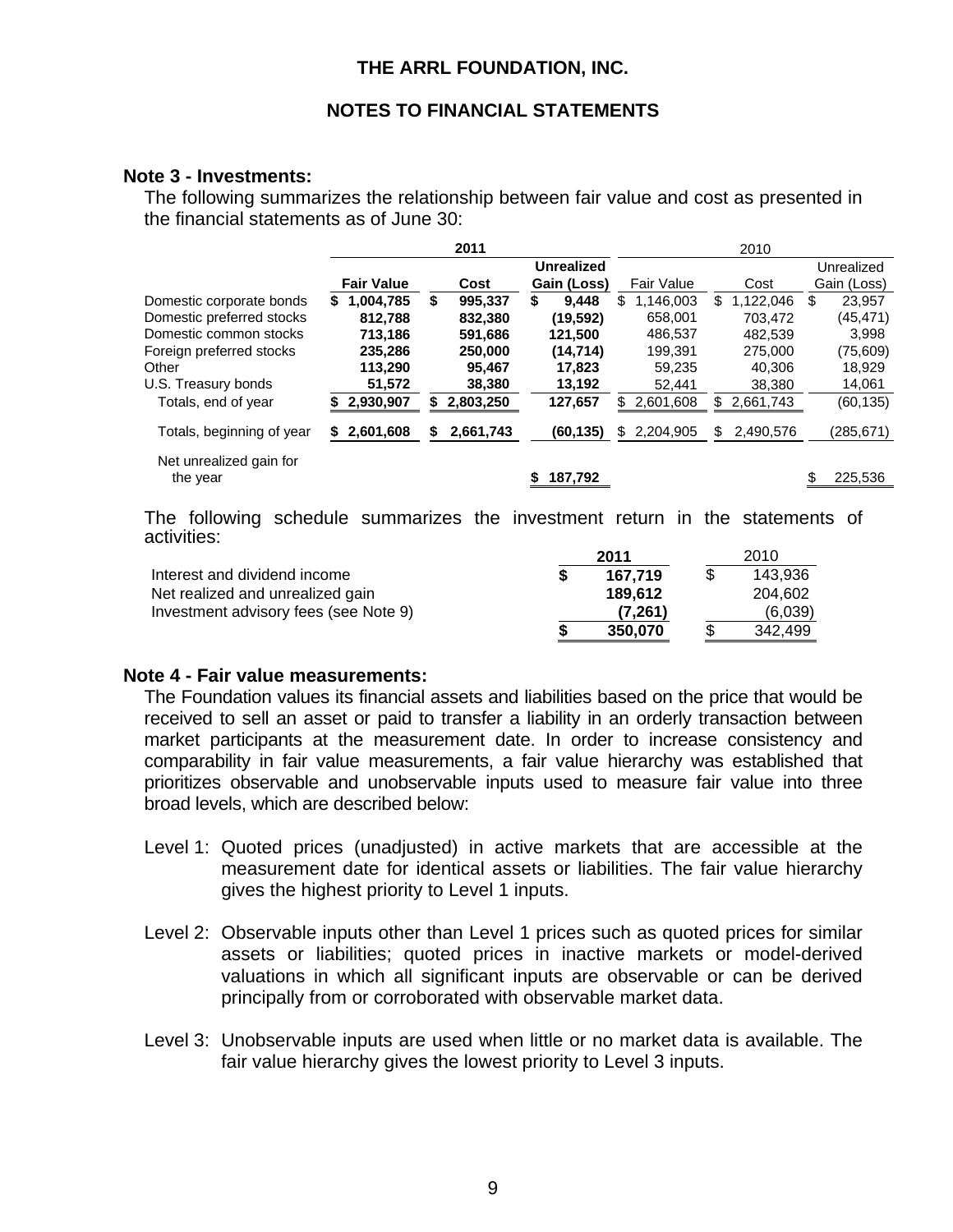# **Note 4 - Fair value measurements (continued):**

In determining fair value, the Foundation utilizes valuation techniques that maximize the use of observable inputs and minimize the use of unobservable inputs to the extent possible as well as considers counterparty credit risk in its assessment of fair value.

Financial assets carried at fair value at June 30, 2011 and 2010 are classified in the tables below in one of the three categories described above:

|                           |      |                          |    |           | 2011 |         |    |              |
|---------------------------|------|--------------------------|----|-----------|------|---------|----|--------------|
|                           |      | Level 1                  |    | Level 2   |      | Level 3 |    | <b>Total</b> |
| Domestic corporate bonds  |      | $\blacksquare$           |    | 1,004,785 | \$   | ۰.      | \$ | 1,004,785    |
| Domestic preferred stocks |      | 812,788                  |    |           |      |         |    | 812,788      |
| Domestic common stocks    |      | 713,186                  |    |           |      |         |    | 713,186      |
| Foreign preferred stocks  |      | 235,286                  |    |           |      |         |    | 235,286      |
| Other                     |      | 75,003                   |    | 38,287    |      |         |    | 113,290      |
| U.S. Treasury bonds       |      |                          |    | 51,572    |      |         |    | 51,572       |
| <b>Totals</b>             |      | 1,836,263                |    | 1,094,644 | \$   |         |    | 2,930,907    |
|                           | 2010 |                          |    |           |      |         |    |              |
|                           |      | Level 1                  |    | Level 2   |      | Level 3 |    | Total        |
| Domestic corporate bonds  | \$   | $\overline{\phantom{0}}$ | \$ | 1,146,003 | \$   |         | \$ | 1,146,003    |
| Domestic preferred stocks |      | 658,001                  |    |           |      |         |    | 658,001      |
| Domestic common stocks    |      | 486,537                  |    |           |      |         |    | 486,537      |

| Other               | 21,420                   | 37,815    | $\overline{\phantom{a}}$ | 59,235    |  |
|---------------------|--------------------------|-----------|--------------------------|-----------|--|
| U.S. Treasury bonds | $\overline{\phantom{0}}$ | 52.441    | -                        | 52.441    |  |
| Totals              | 1,365,349                | 1,236,259 |                          | 2,601,608 |  |

The fair value of U.S. Treasury bonds and corporate bonds are estimated using market price quotations (where observable), based on recently executed transactions or bond spreads of the issuer (Level 2). If the spread data does not reference the issuer, then data that references a comparable issuer is used. When observable price quotations are not available, fair value is determined based on cash flow models with yield curves or bond spreads.

Investments in common stocks that are listed on a national securities exchange or reported on the NASDAQ national market are valued at their last sales price on the valuation date (Level 1). In the absence thereof, a pricing model is used to develop a value based on securities with similar characteristics (Level 2).

Investments in preferred stocks that are listed on a national securities exchange or reported on the NASDAQ national market are valued at their last sales price on the valuation date (Level 1). In the absence thereof, a pricing model is used to develop a value based on securities with similar characteristics (Level 2).

Other investments are valued at their last sales price on the valuation date. In the absence thereof, a pricing model is used to develop a value based on securities with similar characteristics (Level 2).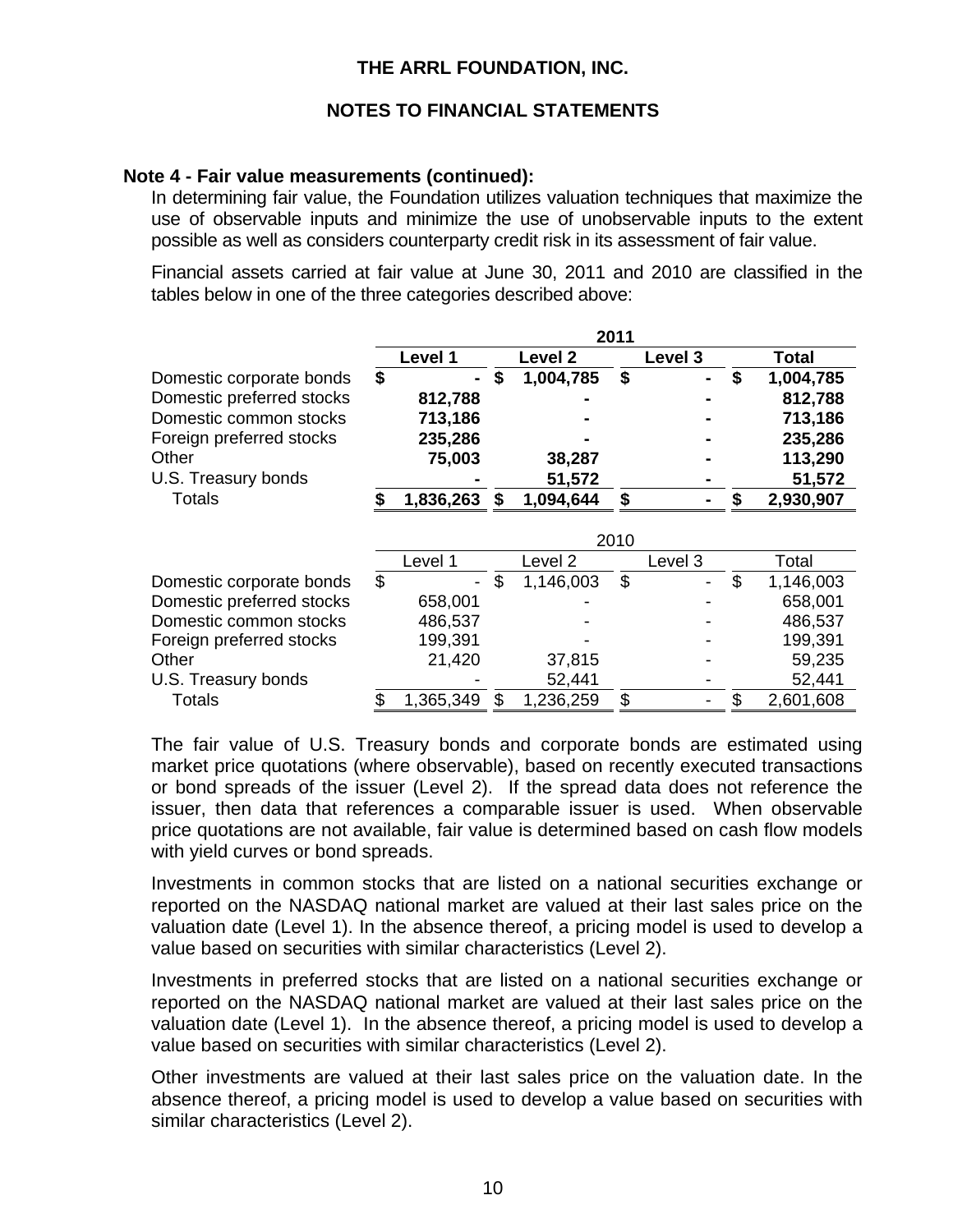# **Note 4 - Fair value measurements (concluded):**

The Foundation's policy is to recognize transfers in and transfers out of each level as of the actual event or change in circumstance that caused the transfer. There were no transfers during the years ended June 30, 2011 and 2010.

There were no changes in valuation methodology during the current year.

The preceding methods may produce a fair value calculation that may not be indicative of net realizable value or reflective of future fair values. Furthermore, although the Foundation believes its valuation methods are appropriate and consistent with other market participants, the use of different methodologies or assumptions to determine the fair value of certain financial instruments could result in a different fair value measurement at the reporting date.

# **Note 5 - Contributions restricted by donors:**

The Foundation receives donor contributions which are restricted for purposes specified by the donors. These restricted contributions are administered by designated officials of the Foundation in accordance with those restrictions and are presented in further detail on the Restricted Fund Summary on pages 14 and 15.

### **Note 6 - Permanently restricted net assets:**

Permanently restricted net assets are composed of donor-restricted endowment fund investments. Income generated from these invested net assets are restricted for funding of scholarships and grant awards. These assets are presented in further detail on the Restricted Fund Summary on pages 14 and 15.

# **Note 7 - Endowment:**

The Foundation's endowment includes nine donor-restricted endowment funds. As required by accounting principles generally accepted in the United States of America, net assets associated with endowment funds, including funds designated by the Board of Directors to function as endowments, are classified and reported based on the existence or absence of donor-imposed restrictions. The Board of Directors has interpreted the Connecticut Uniform Prudent Management of Institutional Funds Act ("CTUPMIFA") as requiring the preservation of the fair value of the original gift as of the gift date of the donor-restricted endowment funds absent explicit donor stipulations to the contrary.

As a result of this interpretation, the Foundation classifies as permanently restricted net assets (a) the original value of gifts donated to the permanent endowment, (b) the original value of subsequent gifts to the permanent endowment and (c) accumulations to the permanent endowment made in accordance with the direction of the applicable donor gift instrument at the time the accumulation is added to the fund. The remaining portion of the donor-restricted endowment fund that is not classified in permanently restricted net assets is classified as temporarily restricted net assets until those amounts are appropriated for expenditure by the Board of Directors in a manner consistent with the standard of prudence prescribed by CTUPMIFA.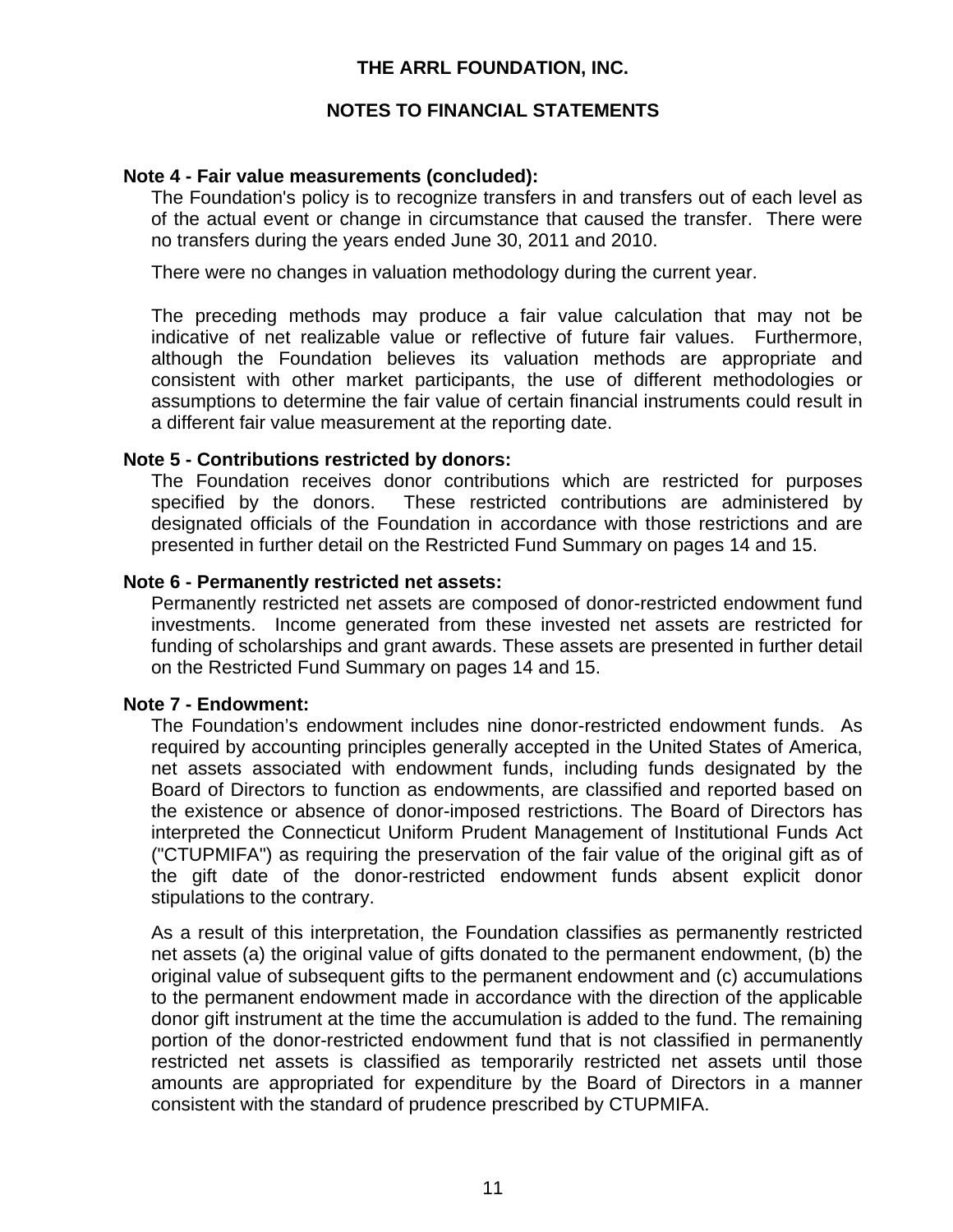# **Note 7 - Endowment (continued):**

In accordance with CTUPMIFA, the Foundation considers the following factors in making a determination to appropriate or accumulate donor-restricted endowment funds: (1) the duration and preservation of the various funds, (2) the purposes of the Foundation and donor-restricted endowment funds, (3) general economic conditions, (4) the possible effect of inflation and deflation, (5) the expected total return from income and the appreciation (depreciation) of investments, (6) other resources of the Foundation and (7) the Foundation's investment policies.

Endowment net asset composition by type of fund as of June 30, 2011 is as follows:

|                                     | Unrestricted |                | Temporarily<br>Restricted | Permanently<br>Restricted | $\tau$ otal |
|-------------------------------------|--------------|----------------|---------------------------|---------------------------|-------------|
| Donor-restricted<br>endowment funds |              | $\blacksquare$ | 344.102                   | 1,521,768                 | 1,865,870   |

Changes in endowment net assets for the year ended June 30, 2011 are as follows:

|                                                                       | Unrestricted   | Temporarily<br>Restricted | Permanently<br>Restricted |   | Total                |
|-----------------------------------------------------------------------|----------------|---------------------------|---------------------------|---|----------------------|
| Endowment<br>net<br>assets.<br>beginning of year<br>Investment income | \$<br>(1, 591) | \$<br>241,000<br>102,760  | \$<br>1,521,768           | S | 1,761,177<br>102,760 |
| Net realized and<br>unrealized appreciation                           | 1,591          | 112,631                   |                           |   | 114,222              |
| Contributions<br>Amounts appropriated<br>for expenditure              | $\blacksquare$ | (112, 289)                | $\blacksquare$            |   | (112,289)            |
| Endowment<br>net<br>assets.<br>end of year                            |                | 344,102                   | 1,521,768                 |   | 1,865,870            |

Endowment net asset composition by type of fund as of June 30, 2010 is as follows:

|                                     | Unrestricted | Temporarily<br>Restricted | Permanently<br>Restricted | $\tau$ otal |          |  |
|-------------------------------------|--------------|---------------------------|---------------------------|-------------|----------|--|
| Donor-restricted<br>endowment funds | 1.591        | 241.000                   | 1,521,768                 |             | .761.177 |  |

Changes in endowment net assets for the year ended June 30, 2010 are as follows:

|                             |    | Unrestricted | Temporarily<br>Restricted | Permanently<br>Restricted | Total           |
|-----------------------------|----|--------------|---------------------------|---------------------------|-----------------|
| Endowment<br>net<br>assets. |    |              |                           |                           |                 |
| beginning of year           | \$ | (11, 752)    | \$<br>111,712             | \$<br>1,260,415           | \$<br>1,360,375 |
| Investment income           |    |              | 85,764                    |                           | 85,764          |
| Net realized and            |    |              |                           |                           |                 |
| unrealized appreciation     |    | 10,161       | 124,691                   |                           | 134,852         |
| Contributions               |    |              |                           | 261,353                   | 261,353         |
| Amounts appropriated        |    |              |                           |                           |                 |
| for expenditure             |    |              | (81,167)                  |                           | (81,167)        |
| Endowment<br>net<br>assets. |    |              |                           |                           |                 |
| end of year                 | c  | (1,591)      | 241,000                   | 1,521,768                 | 1,761,177       |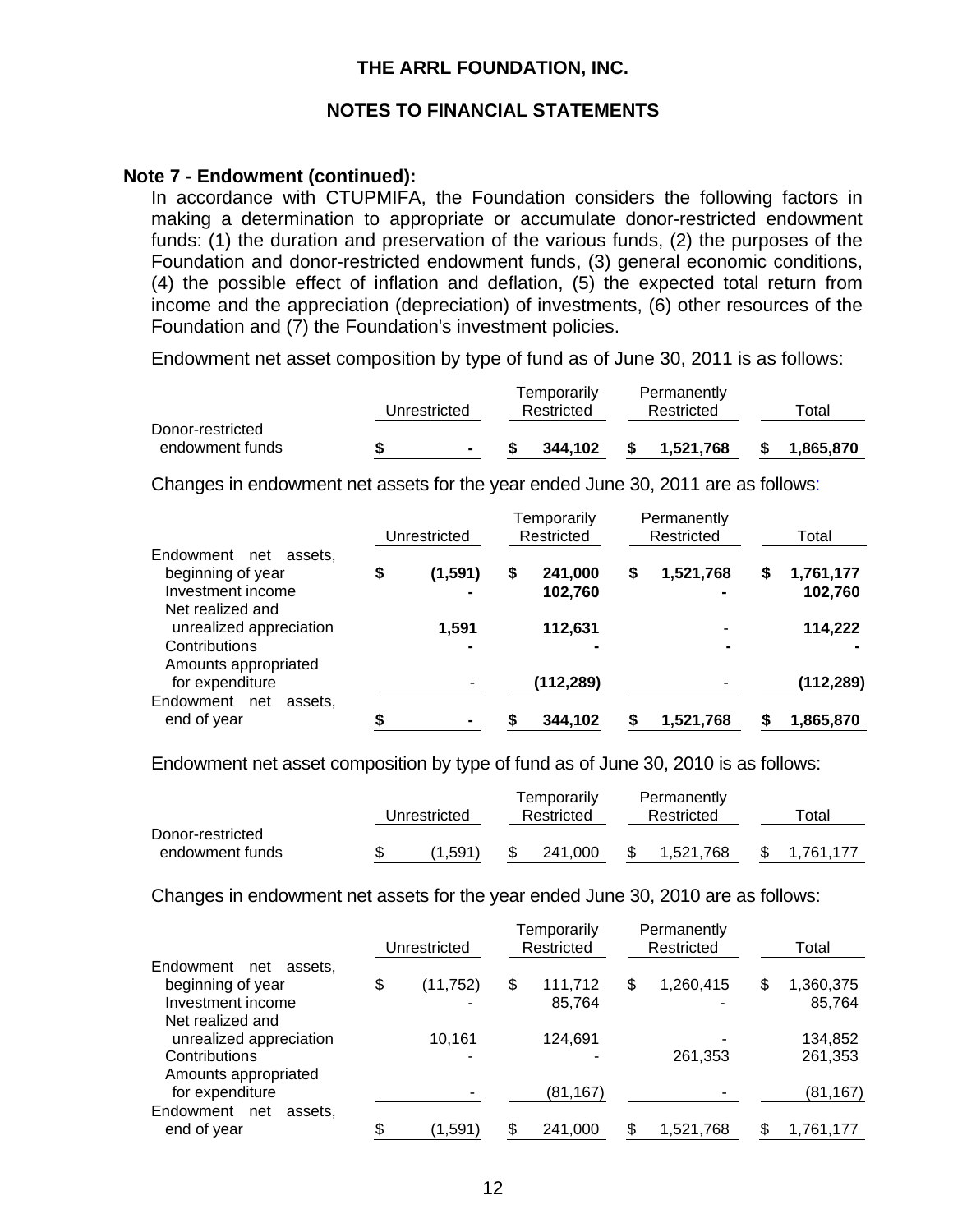### **NOTES TO FINANCIAL STATEMENTS**

### **Note 7 - Endowment (concluded):**

From time to time, the fair value of assets associated with individual donor-restricted endowment funds may fall below the level that the donor or applicable law requires the Foundation to retain as a fund of perpetual duration. In accordance with accounting principles generally accepted in the United States of America, there were no deficiencies of this nature that are reported in unrestricted net assets as of June 30, 2011. Deficiencies of this nature that are reported in unrestricted net assets were \$1,591 as of June 30, 2010. This deficiency resulted from unfavorable market fluctuations that occurred during the year.

### **Note 8 - Commitments:**

The Foundation administers the William R. Goldfarb Memorial Scholarship which provides a meritorious young Amateur Radio operator a full scholarship. The scholarships will fund costs not already covered through financial aid or other scholarships. These scholarships are subject to certain performance requirements and are contingent upon an annual reassessment of need.

In addition, the Foundation has approved numerous partial scholarships to students that have met certain criteria in accordance with the scholarship and are contingent upon the students attending school in the fall and spring semesters.

### **Note 9 - Related party transactions:**

The Foundation has some common Board of Director members with ARRL, which performs administrative services for the Foundation. Administrative fees charged for these services were \$13,200 for each of the years ended June 30, 2011 and 2010, and are included in administrative expenditures on the accompanying statements of activities. In addition, the Foundation reimbursed ARRL for expenses totaling \$3,577 and \$1,862 for the years ended June 30, 2011 and 2010, respectively.

A member of the Foundation's Board of Directors provided investment advisory services to the Foundation. Fees for these services were \$7,261 and \$6,039 for the years ended June 30, 2011 and 2010, respectively, and are included in administrative expenditures on the accompanying statements of activities.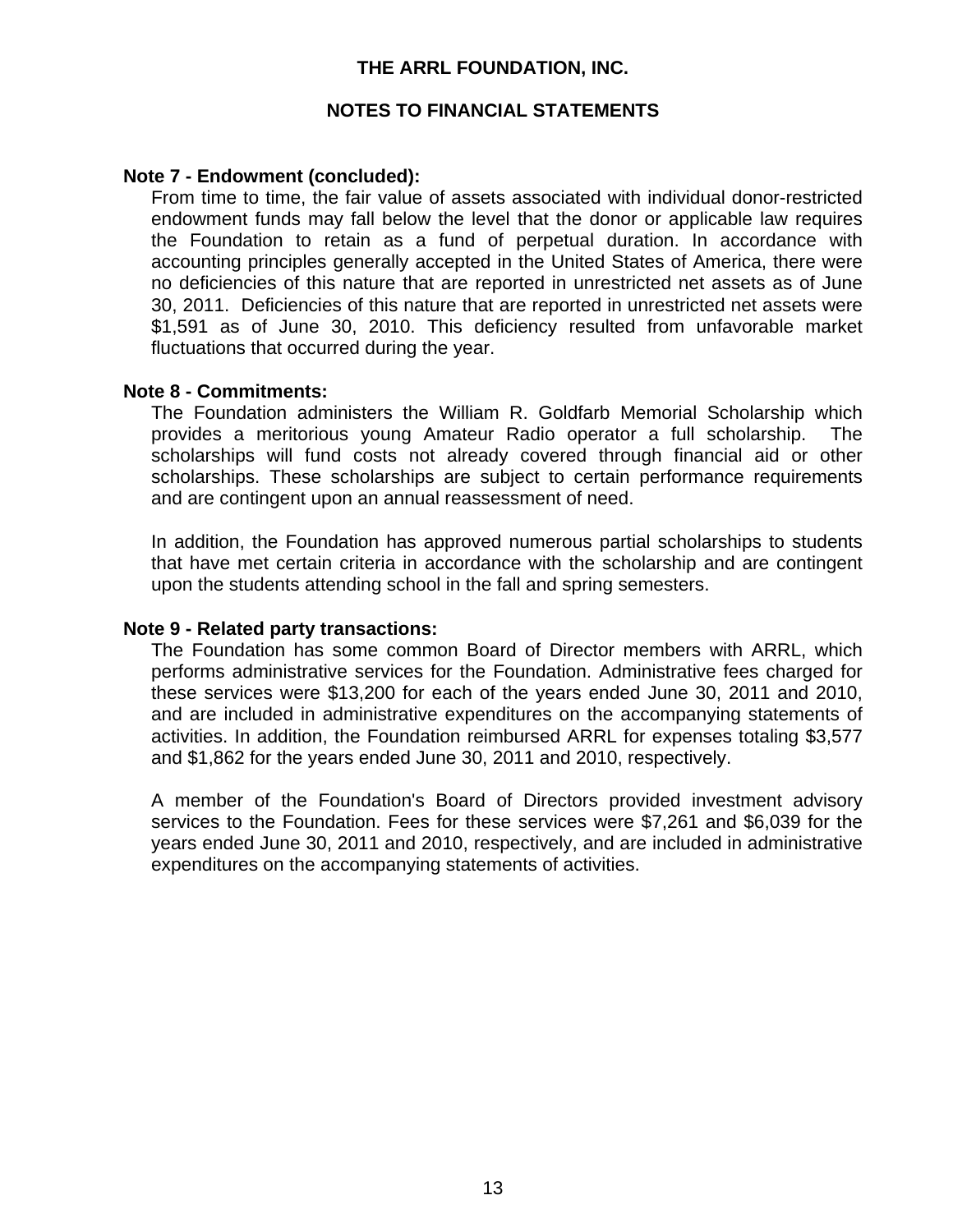#### **RESTRICTED FUND SUMMARY YEAR ENDED JUNE 30, 2011**

|                                                                               |                          |                           |                          | <b>Realized and</b>  |                                           |                     |  |  |  |  |
|-------------------------------------------------------------------------------|--------------------------|---------------------------|--------------------------|----------------------|-------------------------------------------|---------------------|--|--|--|--|
|                                                                               | <b>Balance</b>           |                           | Investment               | Unrealized           |                                           | <b>Balance</b>      |  |  |  |  |
| <b>Fund Name</b><br>Donald Riebhoff Mem Scholarship                           | 7/1/2010<br>\$<br>16,640 | <b>Contributions</b><br>S | Income, Net<br>942<br>\$ | Gain<br>\$           | <b>Expenditures</b><br>S<br>$(1, 156)$ \$ | 6/30/2011<br>16,426 |  |  |  |  |
| General Scholarship                                                           | 73,261                   |                           | 4,167                    |                      | (4,692)                                   | 72,736              |  |  |  |  |
| J Bieberman Merit Member Fund                                                 | 14,496                   |                           | 868                      |                      | (145)                                     | 15,219              |  |  |  |  |
| P and H Grauer Scholarship<br>PF Hadlock Mem Scholarship                      | 55,861<br>3,333          |                           | 3,291<br>201             |                      | (1, 548)<br>(34)                          | 57,604<br>3,500     |  |  |  |  |
| <b>ARRL Scholarship B Goldwater</b>                                           | 42,883                   |                           | 2,291                    |                      | (5, 379)                                  | 39,795              |  |  |  |  |
| VC ClarkYouth Incentive Program                                               | 15,131                   | 775                       | 869                      |                      | (2,055)                                   | 14,720              |  |  |  |  |
| World Admn Radio Conference Fund                                              | 2,790                    |                           | 168                      |                      | (28)                                      | 2,930               |  |  |  |  |
| FR McDaniel Mem Scholarship                                                   | 21,205                   |                           | 1,243                    |                      | (707)                                     | 21,741              |  |  |  |  |
| You've Got a Friend in PA<br>Edmond A Metzger Scholarship                     | 92,816                   | 337                       | 5,346<br>692             |                      | (4,889)                                   | 93,610<br>12,116    |  |  |  |  |
| L Phil Wicker Scholarship                                                     | 11,965<br>63,453         | 75                        | 3,747                    |                      | (616)<br>(1,624)                          | 65,576              |  |  |  |  |
| W Bennett Mem Scholarship                                                     | 10,834                   |                           | 620                      |                      | (604)                                     | 10,850              |  |  |  |  |
| Dr JL Lawson Mem Scholarship                                                  | 24,175                   |                           | 1,420                    |                      | (737)                                     | 24,858              |  |  |  |  |
| Charles N Fisher Mem Scholarship                                              | 58,204                   |                           | 3,432                    |                      | (1,572)                                   | 60,064              |  |  |  |  |
| K2TE0 MJ Green Sr Mem                                                         | 1,515                    | 1,075                     | 70                       |                      | (1,011)<br>(1,307)                        | 1,649<br>32,314     |  |  |  |  |
| PHD ARA Scholarships<br>Six Meter Club Chicago Scholarship                    | 31,774<br>12,775         |                           | 1,847<br>737             |                      | (623)                                     | 12,889              |  |  |  |  |
| New England FEMARA Scholarship                                                | 129,678                  |                           | 7,547                    |                      | (5,256)                                   | 131,969             |  |  |  |  |
| Mississippi Scholarship                                                       | 20,343                   |                           | 1,192                    |                      | (698)                                     | 20,837              |  |  |  |  |
| T and J Comstock Scholarship                                                  | 2,669                    | 2,000                     | 99                       |                      | (2,016)                                   | 2,752               |  |  |  |  |
| IW Cook WA0CGS Scholarship                                                    | 33,328                   |                           | 1,941                    |                      | (1, 323)                                  | 33,946              |  |  |  |  |
| Nemal Electronics Scholarship<br>C Clark Cordle Mem Scholarship               | 170<br>34,155            |                           | 11<br>1,990              |                      | (2)<br>(1, 331)                           | 179<br>34,814       |  |  |  |  |
| Michael J Flosi Mem Scholarship                                               | 586                      |                           | 35                       |                      | (6)                                       | 615                 |  |  |  |  |
| Chicago FM Club Scholarship                                                   | 3,504                    |                           | 180                      |                      | (530)                                     | 3,154               |  |  |  |  |
| Mary Lou Brown Scholarship                                                    | 59,573                   |                           | 3,430                    |                      | (3,070)                                   | 59,933              |  |  |  |  |
| ARRL Scout Handbook Fund                                                      | 252                      |                           | 16                       |                      | (2)                                       | 266                 |  |  |  |  |
| E "Gene" Sallee Mem Scholarship<br>AARC/Toby Cross Scholarship                | 1,667<br>168             |                           | 71<br>11                 |                      | (512)<br>(2)                              | 1,226<br>177        |  |  |  |  |
| Earl I. Anderson Scholarship                                                  | 10,870                   |                           | 443                      |                      | (3,822)                                   | 7,491               |  |  |  |  |
| Indiana Digital Exp Scholarship                                               | 137                      |                           | 9                        |                      | (2)                                       | 144                 |  |  |  |  |
| Member to Member Matching Fund                                                | 1,455                    |                           | 86                       |                      | (91)                                      | 1,450               |  |  |  |  |
| Francis Walton Mem Scholarship                                                | 2,016                    |                           | 93                       |                      | (516)                                     | 1,593               |  |  |  |  |
| Central Arizona DX Association<br>Bill Orr W6SAI Tch Writing Award            | 1,720<br>1,161           | 264                       | 56<br>60                 |                      | (1,009)<br>(391)                          | 1,031<br>830        |  |  |  |  |
| WRTC USA Youth Fund                                                           | 636                      |                           | 68                       |                      | (6)                                       | 698                 |  |  |  |  |
| NE Strohmeier Mem Scholarship                                                 | 4,001                    |                           | 212                      |                      | (535)                                     | 3,678               |  |  |  |  |
| YCCC Yankee Clipper Contest                                                   | 3,898                    |                           | 99                       |                      | (2,416)                                   | 1,581               |  |  |  |  |
| Albert H. Hix, W8AH Memorial                                                  | 1,355                    |                           | 81                       |                      | (14)                                      | 1,422               |  |  |  |  |
| Jean R. Cebik Mem Scholarship                                                 | 41,559                   |                           | 2,490                    |                      | (415)                                     | 43,634              |  |  |  |  |
| Carole Streeter Scholarship<br>Louisiana Memorial                             | 22,538<br>2,512          | 3,813                     | 1,308<br>186             |                      | (968)<br>(787)                            | 22,878<br>5,724     |  |  |  |  |
| Seth Horen K1LOM Mem Scholarship                                              | 271                      |                           | 16                       |                      | (2)                                       | 285                 |  |  |  |  |
| Yasme Foundation Scholarship                                                  | 7,667                    | 4,000                     | 245                      |                      | (6,036)                                   | 5,876               |  |  |  |  |
| Challenge Met Scholarship                                                     | 1,148                    | 350                       | 25                       |                      | (1,003)                                   | 520                 |  |  |  |  |
| N. California DX Assoc. Scholarship                                           | 2,146                    | 3,856                     | 90                       |                      | (3,015)                                   | 3,077               |  |  |  |  |
| Bendrickson Scholarship                                                       | 54,672<br>2,124          |                           | 3,165                    |                      | (2,526)                                   | 55,311<br>1,707     |  |  |  |  |
| Peoria Area ARC Scholarship<br>Wagner K30MI                                   | 1,060                    | 1,000                     | 99<br>43                 |                      | (516)<br>(1,010)                          | 1,093               |  |  |  |  |
| Zachary Taylor Stevens Mem Scholarship                                        | 791                      | 652                       | 22                       |                      | (750)                                     | 715                 |  |  |  |  |
| Misek N8NPX Mem Scholarship                                                   | 1,901                    |                           | 114                      |                      | (19)                                      | 1,996               |  |  |  |  |
| Bill Salerno, W2ONV Mem Scholarship                                           | 30,757                   |                           | 1,732                    |                      | (2, 287)                                  | 30,202              |  |  |  |  |
| Porter Scholarship                                                            | 3,412                    | 2,000                     | 200                      |                      | (1,034)                                   | 4,578               |  |  |  |  |
| Magnolia DX Association Scholarship                                           | 1,021<br>2,021           | 500                       | 37<br>118                |                      | (508)<br>(20)                             | 1,050<br>2,119      |  |  |  |  |
| Wayne Nelson KB4UT Scholarship<br>Orlando Hamcation Scholarship               | 2,021                    |                           | 118                      |                      | (20)                                      | 2,119               |  |  |  |  |
| GwinnettAmtrr Radio Soc. Scholarship                                          | 499                      | 5,500                     | 163                      |                      | (552)                                     | 5,610               |  |  |  |  |
| Androscoggin Scholarship                                                      |                          | 5,000                     | 225                      |                      | (50)                                      | 5,175               |  |  |  |  |
| CW OPS Scholarship                                                            |                          | 1,000                     | 13                       |                      | (831)                                     | 182                 |  |  |  |  |
| H. Broughton K2AE Scholarship Earnings                                        | 21,050                   |                           | 8,970                    | 6,951                | (3, 339)                                  | 33,632              |  |  |  |  |
| WR Goldfarb Mem Scholarship Earnings                                          | 188,189                  |                           | 63,410                   | 79,179               | (100, 376)                                | 230,402             |  |  |  |  |
| N TX B Nelson Mem Scholarship Earnings<br>IRARC Mem/JP Rubino Earnings        | 382                      |                           | 54<br>1,242              | 29<br>821            | (4)<br>(1, 513)                           | 461<br>550          |  |  |  |  |
| Dayton Amateur Radio Assoc Earnings                                           | 11,059                   |                           | 9,468                    | 8,140                | (4,225)                                   | 24,442              |  |  |  |  |
| Morris Radio Club of NJ Scholarship Earnings                                  |                          |                           | 2,168                    | 828                  | (1,026)                                   | 1,970               |  |  |  |  |
| Ray N0RP & Katie W0KTE Pautz Memorial Earnings                                | ٠                        |                           | 1,831                    | 1,487                | (1,026)                                   | 2,292               |  |  |  |  |
| Ted & Itice Goldthorpe Scholarship Earnings                                   | 1,465                    | 297                       | 567                      | 582                  | (502)                                     | 2,409               |  |  |  |  |
| Cebik Estate Scholarship Earnings<br><b>Total Temporarily</b>                 | 19,361                   |                           | 15,050                   | 14,614               | (1,081)                                   | 47,944              |  |  |  |  |
| <b>Restricted Funds</b>                                                       | 1,286,079 \$             | 32,494                    | Ŝ.<br>162,850 \$         | 112,631              | $(187, 718)$ \$<br>\$                     | 1,406,336           |  |  |  |  |
| H. Broughton K2AE                                                             | \$<br>119,551 \$         | $\mathbf{r}$              | \$<br>$\sim$             | \$<br>$\blacksquare$ | \$<br>$\mathbf{r}$                        | \$<br>119,551       |  |  |  |  |
| Wm. R. Goldfarb Memorial                                                      | 919,064                  |                           |                          |                      |                                           | 919,064             |  |  |  |  |
| N. TX KB5BNU Nelson Memorial                                                  | 500                      |                           |                          |                      |                                           | 500                 |  |  |  |  |
| IRARC Memorial, JP Rubino                                                     | 20,000                   |                           |                          |                      |                                           | 20,000              |  |  |  |  |
| Dayton Amateur Radio Assoc Scholarship<br>Morris Radio Club of NJ Scholarship | 140,000<br>31,771        |                           |                          |                      |                                           | 140,000<br>31,771   |  |  |  |  |
| Ray N0RP & Katie W0KTE Pautz Memorial                                         | 29,529                   |                           |                          |                      |                                           | 29,529              |  |  |  |  |
| Ted & Itice Goldthorpe Scholarship                                            | 10,000                   |                           |                          |                      |                                           | 10,000              |  |  |  |  |
| Cebik Estate Scholarship                                                      | 251,353                  |                           |                          |                      |                                           | 251,353             |  |  |  |  |
| <b>Total Permanently</b>                                                      | \$<br>1,521,768 \$       |                           | - \$                     | - \$                 | - \$                                      | - \$<br>1,521,768   |  |  |  |  |
| <b>Restricted Funds</b>                                                       |                          |                           |                          |                      |                                           |                     |  |  |  |  |